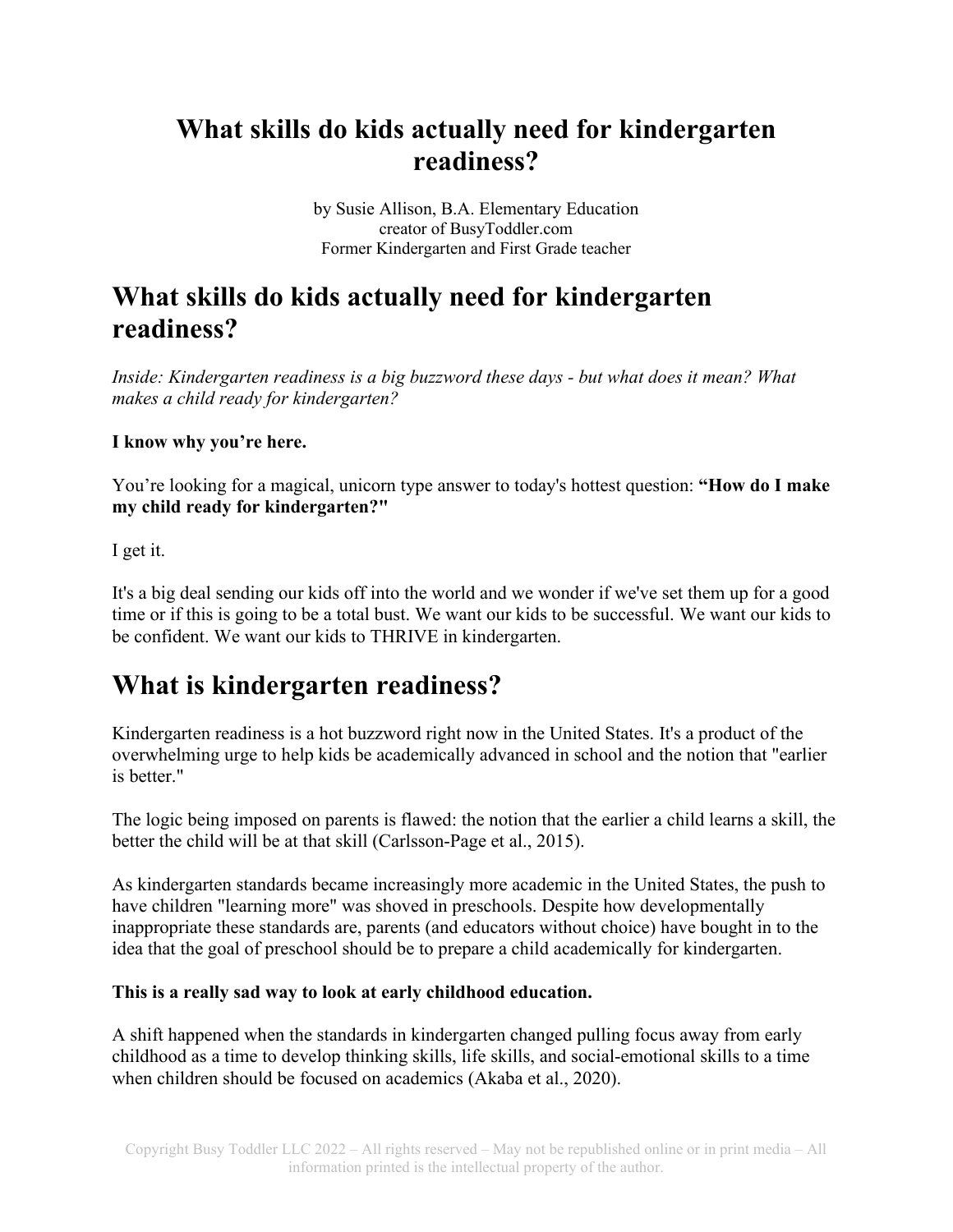And while kids are entering kindergarten knowing much more "academic skills" than they did 30 years ago, they lack in so many other areas.

### **The truth is: kindergarten readiness isn't as** *academic* **as you might think....**

### **Why we shouldn't look to basic academics as the answer**

There seems to be a fixation with kindergarten readiness, and sadly, mostly focusing on getting kids ready with only one set of skills in mind (Brown & Lan, 2015). Academic skills.

We want to make sure our children are set up for success but we often OVER-value skills we can quantify and measure (like counting and knowing letter names) and UNDER-value the truly important skills which are much more abstract (like executive function skills, self-regulation, reasoning skills and social skills).

#### **When we talk about a child heading into kindergarten, the first questions we often hear are:**

- How high can they count?
- Do they know their letters?

Quickly, let's take the bloom off these roses: the academic skills that are often revered in early childhood (knowing letters, counting, shapes, colors, etc) are very basic memorization skills.

Parents have been fed a lie that how quickly a child memorizes a set of symbols (like letters) or can regurgitate a pattern of words (that's all counting is), the better prepared they'll be for kindergarten.

In the grand scheme of life and learning, memorizing is the [lowest form of education](https://cft.vanderbilt.edu/guides-sub-pages/blooms-taxonomy/) (Armstrong, 2020). We have literally hung our education hats of valuing the *lowest level of learning* in childhood.

### **LET'S CHANGE THAT.**

Let's go back to remembering that "kindergarten readiness" is about school and life readiness. This is about the *whole child* and their *whole self* being ready to take on a life outside their parent(s) and to become great learners, thinkers, and doers.

## **Let's look at kindergarten readiness from a new lens**

**Remember, there's more to early childhood than the ABCs and 123s - no matter how much social media disagrees.** 

Instead, let's shift the focus back to the most important part of early childhood: cognitive thinking skills, learning life skills, and developing social skills.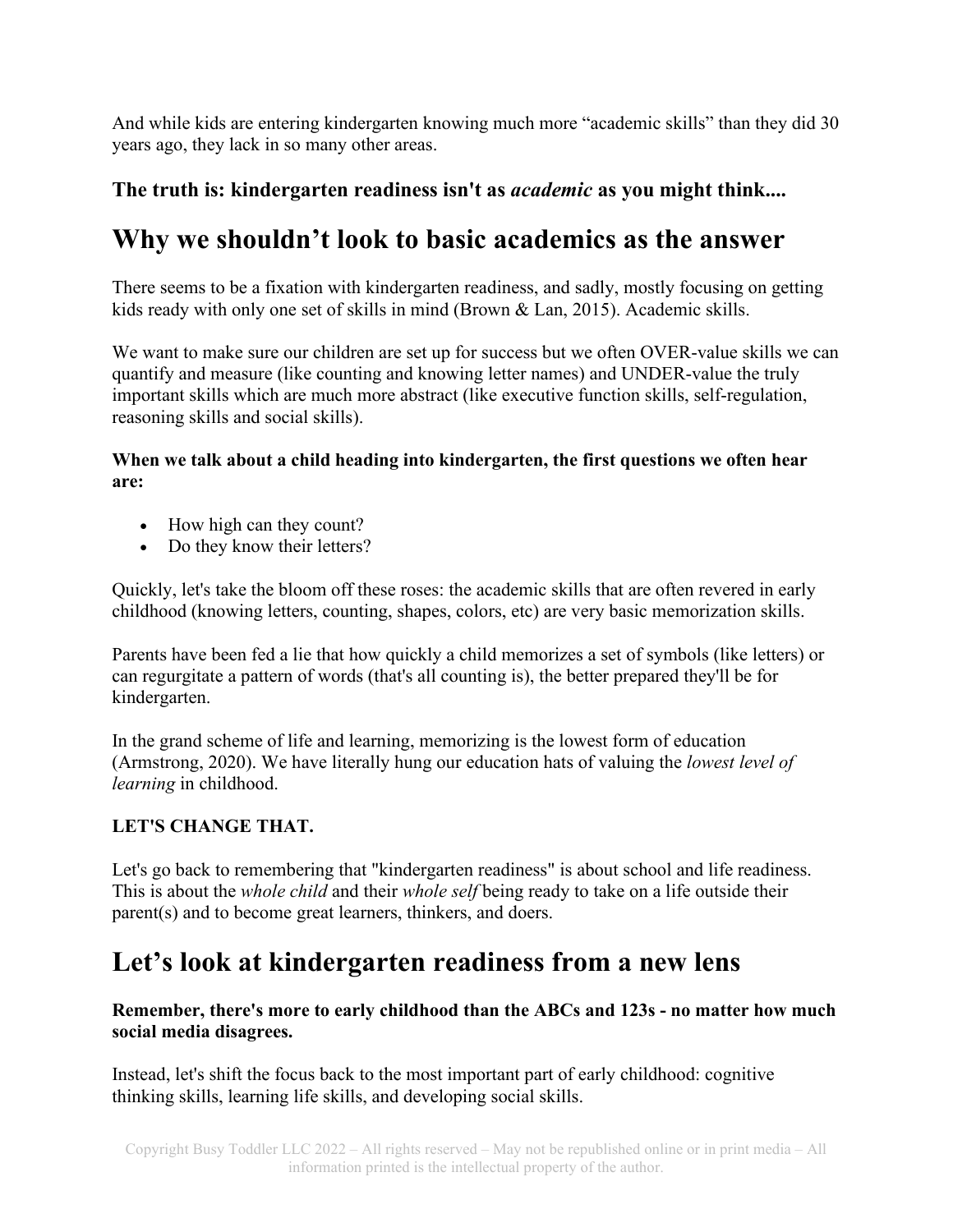Without these skills, school academics will be a mountain to climb, being away from home will be a struggle, and learning to live an independent life will be so complicated.

Their development as a **person** before kindergarten is much more important than their development as a rigorous student.

# **But how can we help kids be ready for kindergarten?**

As your child grows in early childhood and gets ready for kindergarten, there are some skills that can really help them navigate kindergarten. These are REAL skills for them to begin developing - not necessarily master, but develop.

Remember, kindergarten and school beyond are not just about academics (and definitely not just about memorized academics).

The goal is for kids to learn actual skills that will make life in kindergarten *away from home* so much easier and more successful. As fun as academics are in these early years, they don't do much for helping a child successful navigate life independently.

Shift your focus from kindergarten readiness being a set of low-level academics to high-level skills that will help our kids be successful in life. We must look beyond just kindergarten: let's help our kids be life-ready.

# **The Busy Toddler Kindergarten Readiness "Check List"**

*I am a former kindergarten teacher with a BA in Elementary Education. In May 2022, I will graduate with a Master's in Early Childhood Education. There is nothing like the magical time in kindergarten and I want nothing more than to help your child have a smooth transition into it.*

### **FOLLOW A MULTI-STEP DIRECTION**

"Take off your coat, put it in the closet, and join me at the table."

School is full of multi-step tasks and so is life. Being able to remember a set of instructions - and finish a task fully - is huge. So is being able to take direction from another person. We need to make sure our kids have follow-through, have the ability to listen to a set of directions, and to complete a job.

This is part of your child's working memory and growing their ability to remember.

### **ASK AN ADULT FOR HELP (ideally that isn't a relative)**

There are lots of adults in school and being able to ask for help, talk to, and listen to them is a big deal.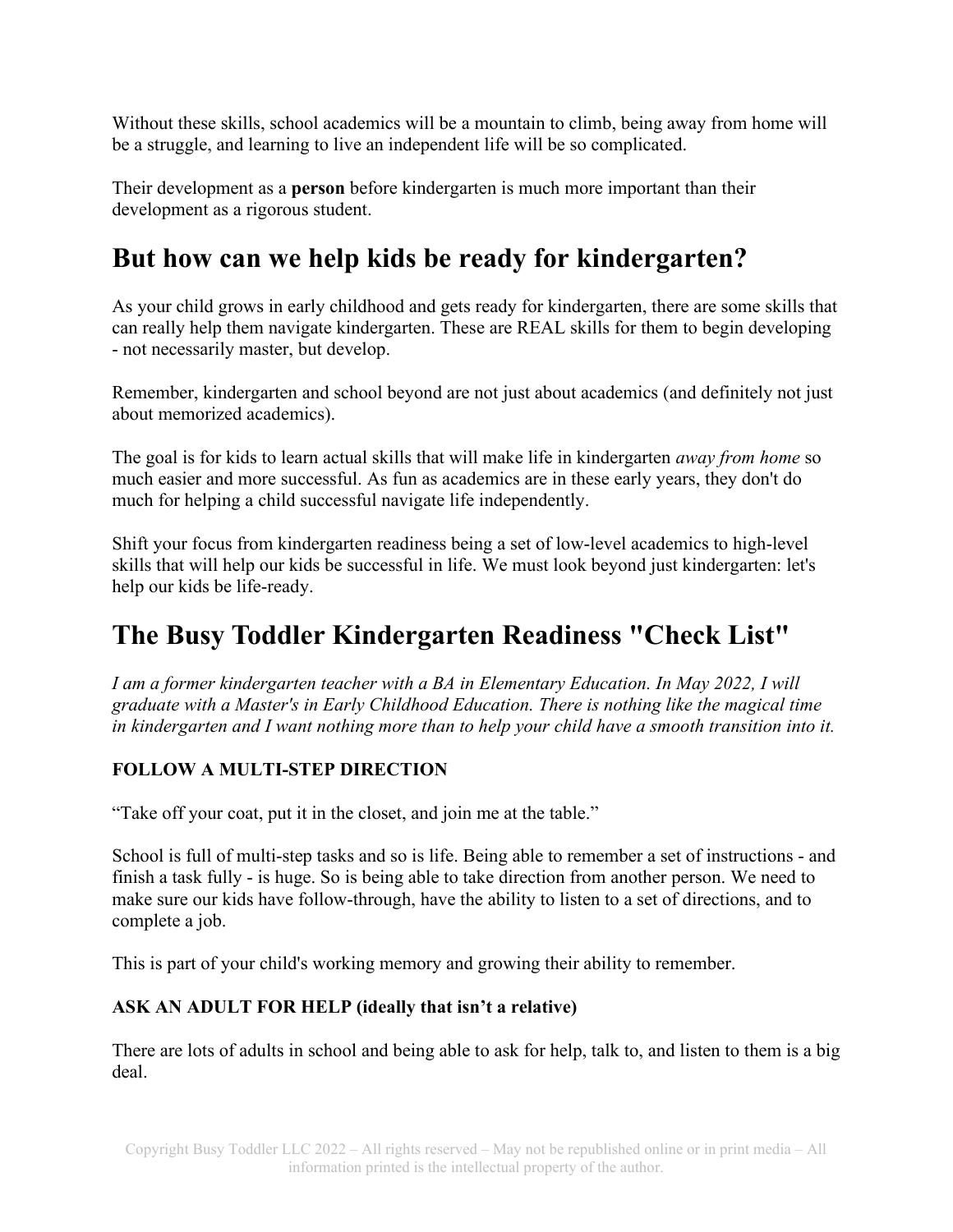Problems arise at school and often times *outside of the classroom*. Your child being comfortable with going up to a volunteer or recess teacher (whom they might only vaguely know) is going to be critical.

Encourage your child to talk to adults. Give them chances to order at restaurants, talk to the cashier at Target, or ask a question to doctor/dentist/pastor/neighbor.

#### **TRY 2-3 STRATEGIES TO SOLVE A PEER PROBLEM**

It's easy when Mom is around to walk right up to her whenever there's an issue, have her swoop in with solution ideas, and magically fix it.

But that's not how school or the real-world works.

Our kids need to have a **tool box of ideas** for how to solve a problem with a peer BEFORE they need adult intervention.

Have you taught your child to do this? Have you let them solve peer arguments? How do they handle disagreements with friends?

This starts with you, the parent: Pause before you get involved. Give a second to let kids try before you come in to help.

#### **ASK QUESTIONS WHEN THEY NEED MORE INFORMATION**

I always tell my kids (and I used to tell my students) that smart people are smart because **they ask questions.**

They don't sit there. They don't hang their head when they don't get it. They aren't silent, sitting in their questions.

Instead, smart people ASK. They seek information. "I'm smart enough to say 'I don't know'" is a great phrase to teacher your kids (and model this by using it when you don't know something).

Make sure your child is asking questions, especially for clarification if they don't understand something. Normalize not knowing and how to seek information.

#### **SHARE AND TAKE TURNS ON COMMUNAL TOYS**

There's a lot out there in the parenting world about [not forcing kids to share,](https://www.mother.ly/child/montessori-at-home-why-we-dont-force-kids-to-share) and I get that. You won't see me sharing my iPhone or car with someone else. Some items are just *yours.*

But at school, most toys and equipment are communal. It doesn't belong to any one child. It's different than it is at home where toys may have a clear "owner."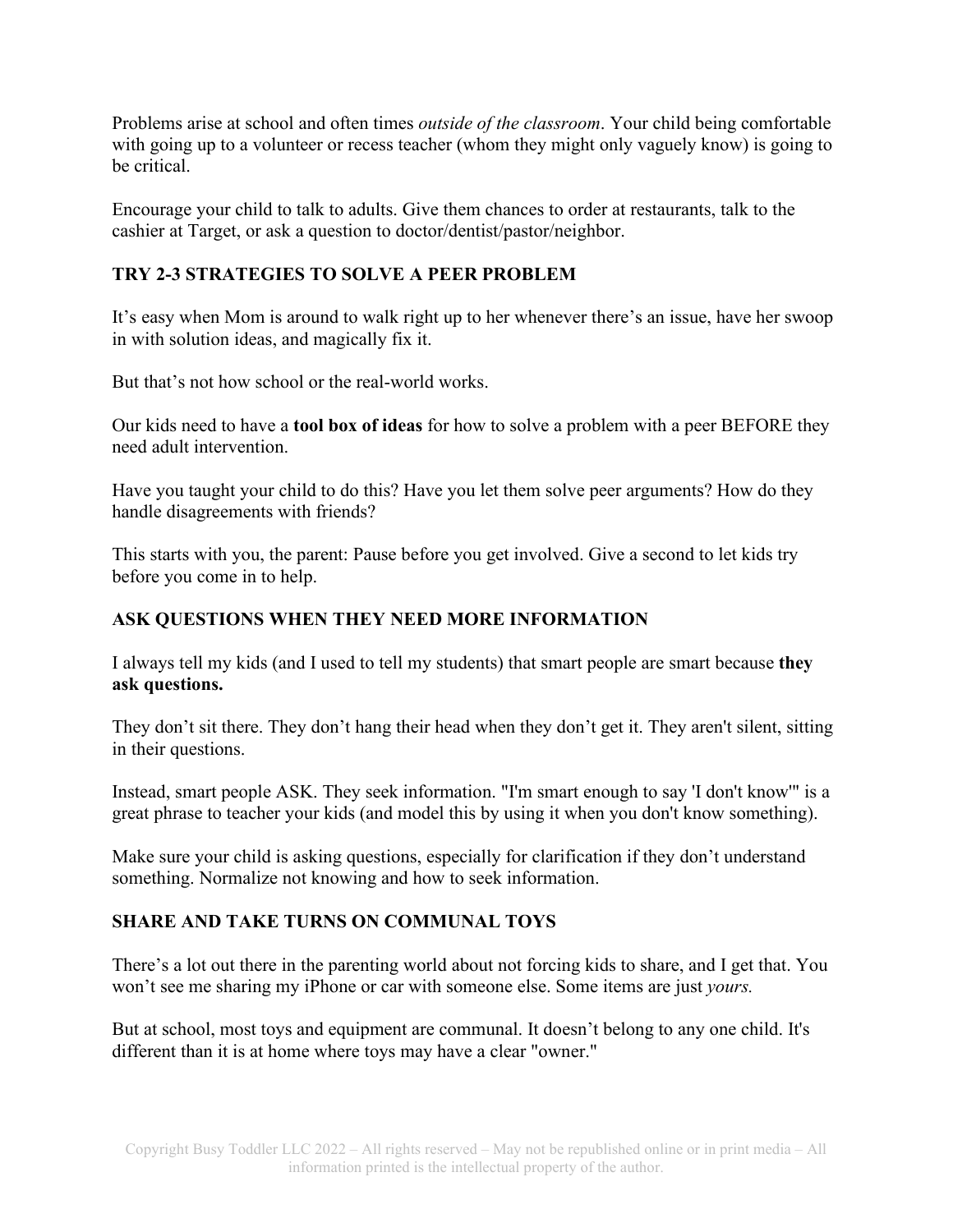For the school setting, ponder this: Does your child know how to share? Do they know how to take turns? Do they know how to ask for a turn and not grab or steal a toy? Do they recognize when someone is waiting for a turn?

### **WIN AND LOSE GRACIOUSLY**

This is a big one.

Kids have to learn how to both win and lose respectfully.

Please let your child lose. Don't let them win at Go Fish every. single. time. They will not win at everything in school and that is a hard lesson to learn with 20 other kids staring back at you.

#### **In life, we don't always win.**

This is a lesson we learn in childhood, but what happens to the kids who don't learn this lesson? How is their self-esteem later in life? Have they accidentally made a connection to self-worth and winning?

Conversely, we need to teach children to WIN graciously and respectfully. They need to understand that winning is part of the game, but the fun was in the playing.

### **LISTEN TO A STORY WITHOUT INTERRUPTING**

This is a tough one, but one that is asked of kindergarteners all day long, especially in today's world of direct instruction (something I vehemently oppose and wish to everything I could change). Five- and six-year-olds are asked to sit and listen A LOT (Miller & Almon, 2009).

#### **Help your child develop these skills.**

Read picture books at home and ask them to wait until the end for questions.

Try reading a chapter book without pictures to get them really in the "sit and listen" mode.

Limit screen time to help children grow a longer attention span.

It's a hard skill to learn (and hard for me to advocate for when children that age should be running and playing, but thus is sadly the reality of American Kindergarten).

#### **BE ABLE TO SELF-ENTERTAIN**

School isn't the most exciting place all the time.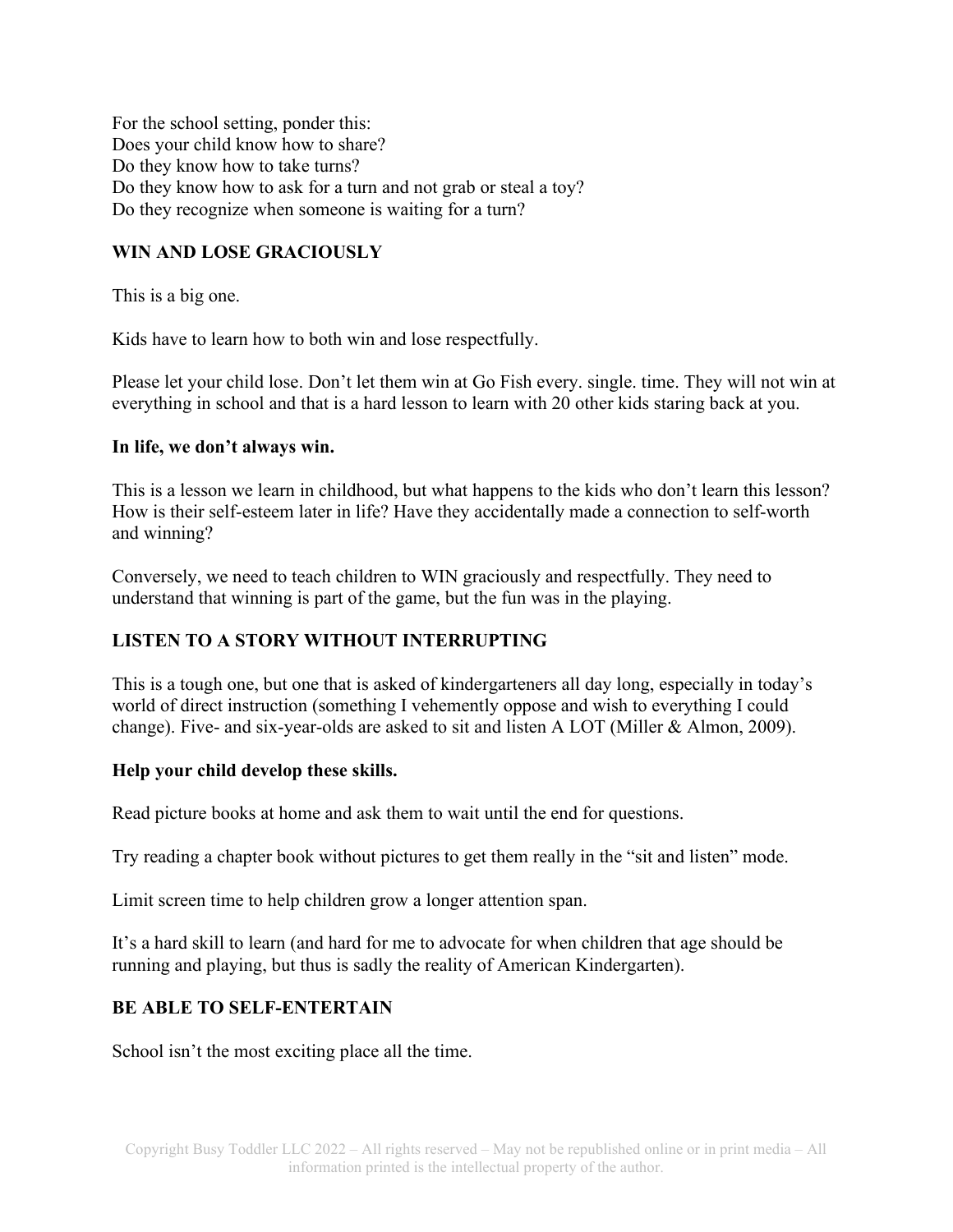The playground is awesome. Playing with toys is super fun. Sitting at a desk learning to write letters? Not so fun sometimes.

Kids need to have an ability to self-entertain, to be able to keep themselves occupied when the going gets slow. This means limiting screens (TV, iPads) that do the work for the child and take the child away from play as much as possible.

Does this mean no screen time, ever?! No. But it means finding a routine in your family's day where screen time isn't excessively replacing playtime.

It also means cultivating your child's independent play skills.

Remember, a child who is bored at school is not necessarily an unchallenged child or a gifted child. All children get bored at school regardless of their academic skill level. Even gifted children get bored in school while learning academically rigorous and challenging material (think Advanced Trig... no matter who you are, that gets boring).

Life is inherently boring at times, but we can mitigate this boredom by helping children develop self-entertaining and independent play skills.

#### **KNOW HOW TO FAIL AND TRY AGAIN**

This has far reaching implications into adulthood and it is so important: let's have resilient kids.

Let's raise kids who know that failing happens, that failing isn't the end of the world, and that failing means you get to try again. **It's OK to fail.**

Help your child learn strategies to handle the disappointment.

Help your child understand that failure isn't a reflection of who they are as a person.

Help your child see the chance and beauty in hard work and trying. Learning happens while we

#### **BE ABLE TO MAKE A DECISION**

Our kindergarteners need to be independent. They need to have skills to navigate life without parents hovering over them. Help your child develop their own *life skills*.

Let them make their own decisions - even if this means they fail. They'll learn from that.

Give them a few (2-3) options to choose from - let them decide simple parts of their day (like which shoes to wear).

Stand back a little and let them navigate a new area - you're still watching and supervising, but maybe doing it from the park bench instead of standing right beside them. (You need to choose how best to safely supervise your child).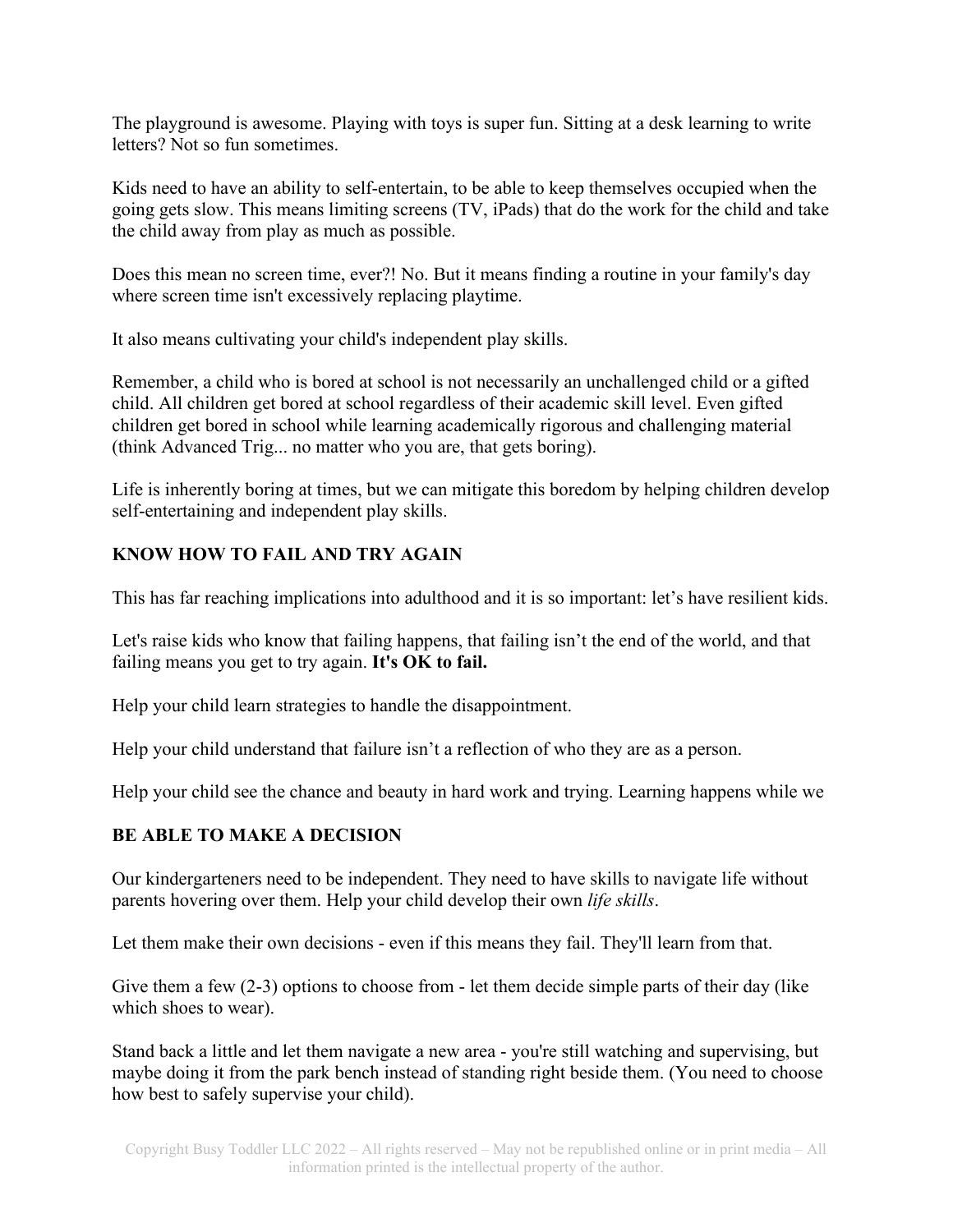Kindergarteners have a lot of independence. Help your child learn to feel comfortable in the roll of *leading their own life*.

### **BE ABLE TO SELF-REGULATE**

Did you know that self-control skills in a kindergartener are one of the biggest indicators of future success in academics and in life (Robson, Allen, & Howard, 2020)?

Children need to learn how to navigate big feelings, big emotions, impulses, and their own desires. This is a big part of life, not just kindergarten. Is your child in control (most of the time) of their emotions? Do they have some skills for calming their body? Do they understand and (often) exhibit self-control?

Learning self-regulation skills is a big deal in the early year. Being a model of these skills and coaching our children through them is huge part of our parenting job.

# **Here are some other awesome and simple skills that are fantastic to have before entering Kindergarten:**

*As a former Kindergarten teacher, here are a few other SIMPLE and more BASIC skills that would be awesome for a child to know before starting school. Some of these are requirements (like toileting) and some are just helpful in the name of having independent kids.*

- Put on a coat. Bonus: zip it up without adult help.
- Be able to put on shoes correctly (tying shoes is tough, no worries there).
- Be fully toileted which means knowing how to wipe...
- Know their first and last name. Bonus: know YOUR first and last name.
- Be able to recognize their name in print.
- Be able to write their first name (all capitals and backwards letters is fine).
- Know how to use scissors.
- Know how to use a glue stick.

## **What's the best way to introduce and hone all of these skills?**

### **Play.**

You can't drill and kill a child to learn to handle losses.

There's no worksheet that explains sharing.

YouTube videos are not going to empower your kids to be resilient.

Focusing solely on academics robs our kids of the real learning that needs to take place in early childhood. Those play-based skills and values that end up carrying them throughout their life.